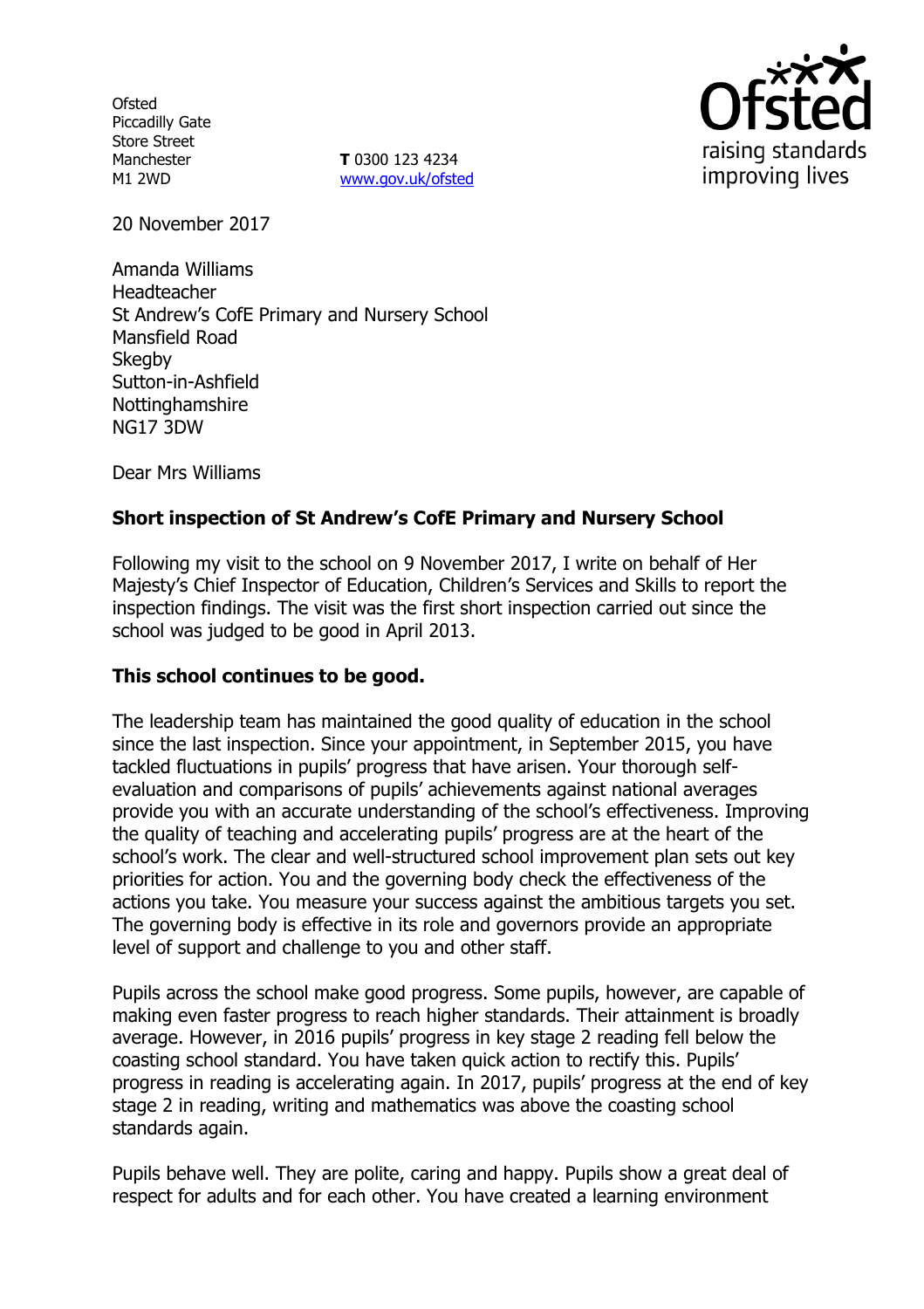

which is calm and purposeful. Pupils work and play together in harmony. You provide pupils with a broad range of subjects that they enjoy. Extra-curricular activities provide opportunities for pupils to engage in other interests they may have. These include singing groups and music lessons. There are also faith-based clubs and many sports-based activities.

You have continued to improve the quality of teaching across the school. This is especially true where changes in staff have occurred. Teachers make learning interesting for the pupils. They use high-quality questioning to check pupils' understanding and to make them think hard.

Leaders are making better use of a new assessment system to check and record pupils' progress. Staff know individual pupils well and identify when they do not make the progress they should. Focused discussions between leaders and teachers are central in identifying targeted support to fill gaps in pupils' learning.

Since your appointment, you have focused on addressing the areas for improvement identified at the last inspection. Teachers provide opportunities for pupils to develop the skills they need to successfully organise their learning. Clearly explained success criteria enable pupils to aim for, and reach, higher standards in their work.

Although the number of pupils who reach a greater depth in their learning is increasing, you know that it is not as high as it could be across all year groups or in some subjects. This is especially true for the most able pupils in mathematics in key stage 2. You also recognise that pupils in key stage 1 do not sustain the rapid progress they make in reading in the early years. Furthermore, you acknowledge that sometimes teaching assistants and other adults do not provide sufficient support to pupils who need their help to catch up.

### **Safeguarding is effective.**

You have ensured that all safeguarding arrangements are fit for purpose. The administration of safeguarding and safety-related matters is efficient. As the designated teacher for child protection and safeguarding, you follow up concerns and make referrals in a timely manner. You have created strong relationships between the school, external agencies and the local authority.

Staff have a thorough understanding of safeguarding matters. Up-to-date policies and regular training provide staff with the knowledge and skills they need to follow up any concerns they may have. Staff are vigilant in their daily routines.

Pupils said that they feel safe at school. They said that there is always someone they can talk with. The school's curriculum helps pupils to develop a good understanding of how to keep themselves safe. For example, pupils spoke confidently about how they should keep themselves safe when using technology. Almost all parents, through Ofsted's online survey, Parent View, agree that their children are safe and well looked after.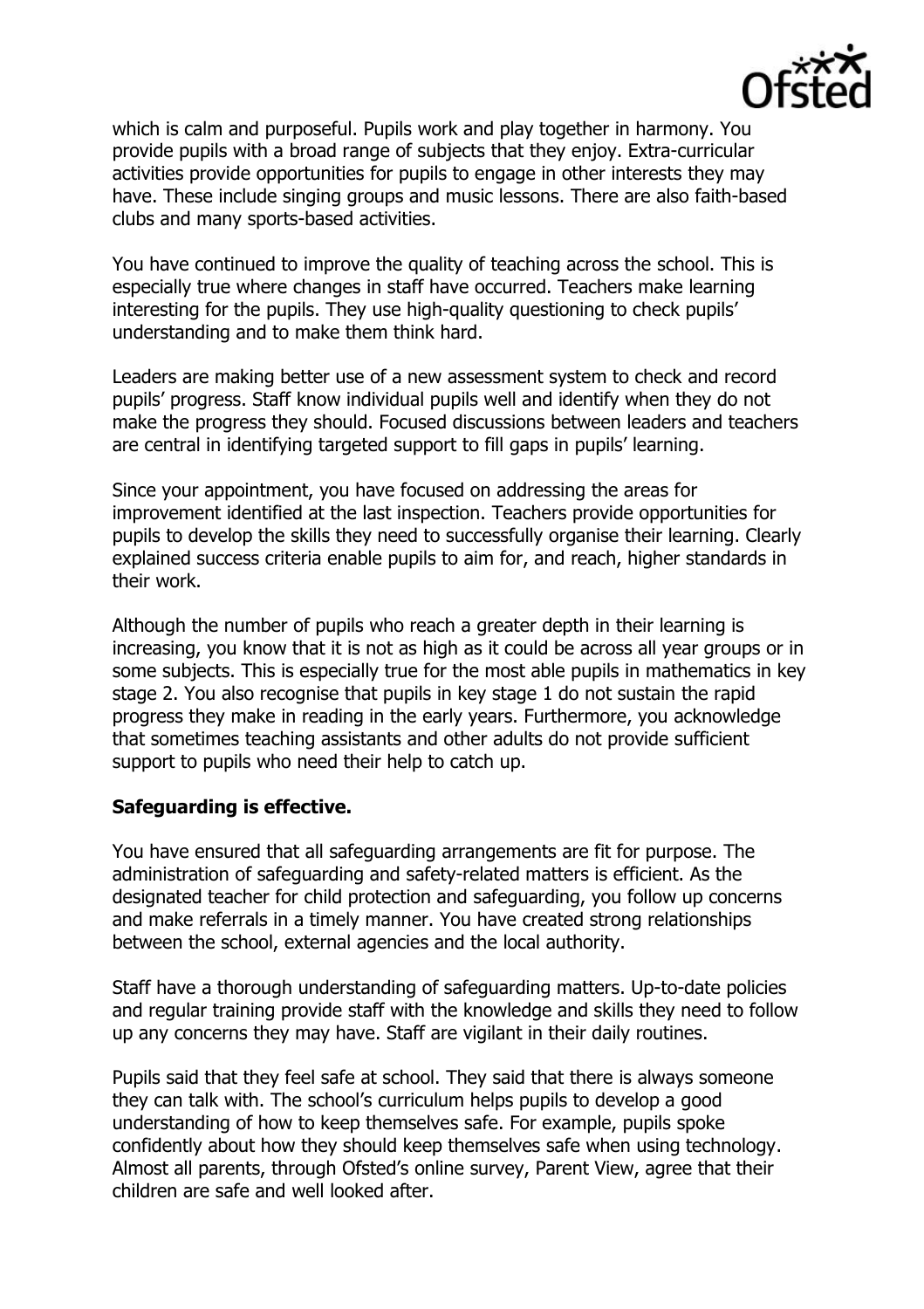

# **Inspection findings**

- Attainment at the end of key stage 1 has been high in the past. In 2017, attainment fell in reading and writing. Leaders have taken quick action to reverse this recent decline. New programmes ensure that pupils' reading comprehension skills are better developed. Teachers place a high priority on improving pupils' spelling and correcting their errors. They also pay particular attention to developing pupils' grammar and their handwriting skills.
- The information that the teachers record in the school's assessment system, as well as work in pupils' books, indicates that standards are rising again in key stage 1 in reading, writing and mathematics. However, teachers do not consistently challenge pupils to read text that is more demanding. Occasionally, teachers do not move pupils on quickly enough in their phonic skill development.
- Leaders identified that more pupils should reach a higher standard in their learning. They have taken effective action that has brought improvements. Teachers now provide pupils with greater challenge and create opportunities for them to show their understanding. Teachers ask pupils to explain their answers and ideas in great depth. For example, in a key stage 2 English lesson, the teacher provided pupils with a task that presented them with a high level of challenge. The teacher questioned pupils to make them think hard and consider what they had understood. Pupils responded well to the demands of the task.
- Teaching assistants play an effective role in helping pupils to reach higher standards in their learning. In key stage 2 mathematics, pupils benefited from effective partnership work between the teacher and teaching assistant. Pupils' progress accelerated during the intensive support that this approach provided. At times, however, teaching assistants do not provide pupils with enough support to help them to catch up.
- The proportion of pupils who achieve a greater depth in their learning during key stage 1 and key stage 2 is increasing. In 2017, it was above the national average in reading, writing and mathematics combined, by the end of key stage 2. The most able pupils make good progress towards achieving higher standards in reading and writing. In mathematics, however, their progress is not as rapid. The number of disadvantaged pupils is small. Some of these pupils are not making as much progress towards reaching higher standards as they could.
- $\blacksquare$  Leaders are aware that boys have not attained as well as the girls in previous years. They have changed the school's curriculum to ensure that boys have more opportunities to succeed. This has been particularly successful in the early years. Last year, at the end of the Reception Year, boys achieved higher than the girls. In both key stage 1 and key stage 2, boys' and girls' progress is now similar. Leaders know, however, that their actions have yet to make a difference in the Year 1 phonic screening checks.
- **Pupils'** absence has reduced. Disadvantaged pupils and boys, in the past, have not attended school every day as they should. Leaders have worked hard to address this. They have put systems in place to improve pupils' attendance. Last year, the attendance of disadvantaged pupils improved. The gap between boys'